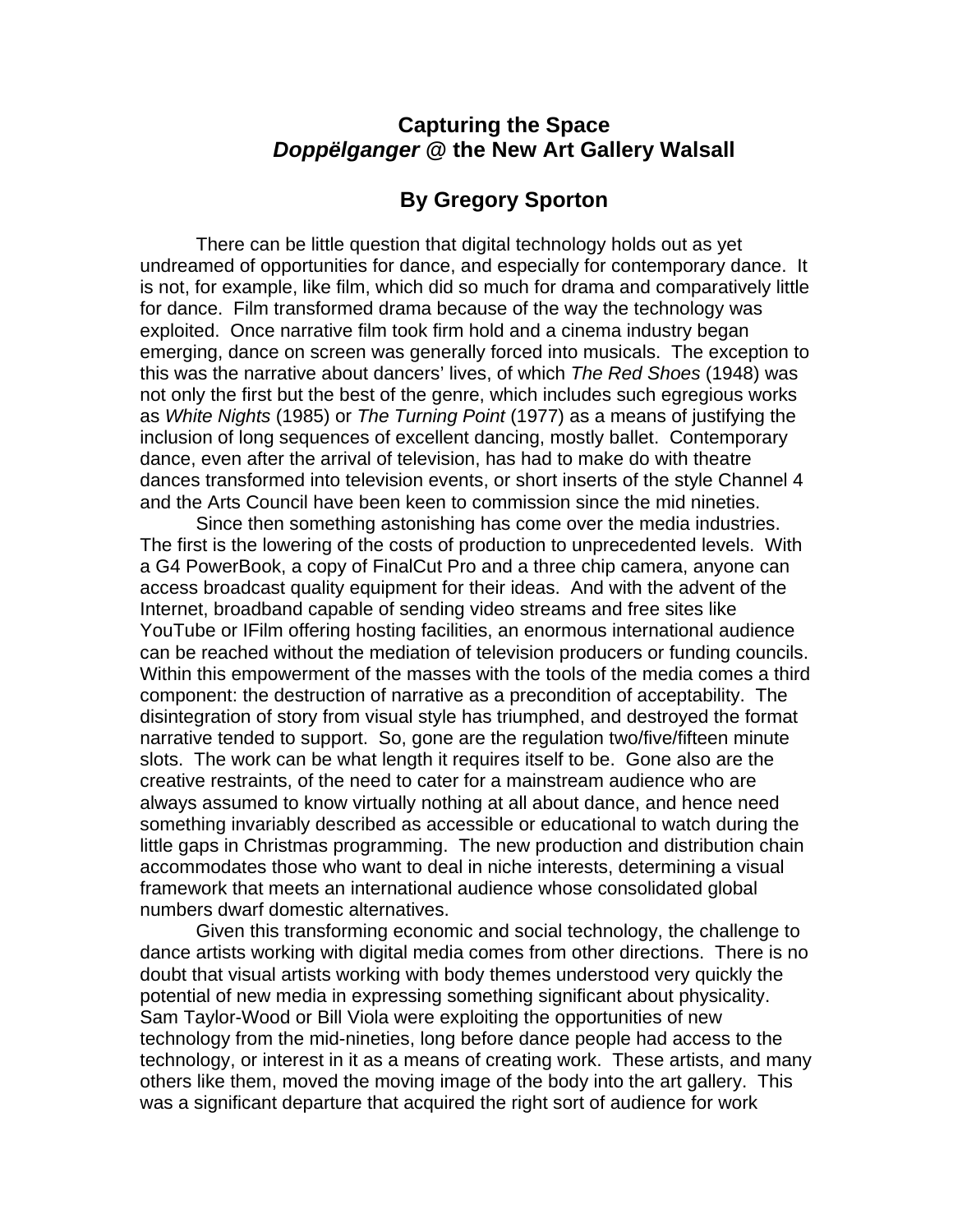characterised by simplicity and sophistication, a feature often lacking from contemporary dance of the time, preoccupied as it was with addressing subjects rather than a public.

The eventual response from the Arts Council was the development of the Capture project in 2001, an effort to capitalise on the opportunities for dance in new moving image practice. This scheme has regularly centred on collaboration between choreographers and filmmakers, a neat division of labour that could please two constituencies and encourage some exchange of visual ideas. Paul Bush's *Pas de deux de deux* (2001) is probably the best example of this, where an interesting filmic technique is applied to the instantiation phenomenon, producing a film of wit, simplicity and intrigue. It actually explains something significant to the viewer without condescending to them, and remains centrally dependent on the dancing to make a statement. Many of the other commissions have, historically, given up on the dancers altogether. By recruiting the idea that everyone can dance, and that every movement the body makes is dancing, works like *Human Radio* (Pennell, 2001) or *Ten Men Dancing* (Rowe, 2003), duck the issue about what dancing is at all by replacing it with the mundane, or substituting it for obscurantism that elides the body as an issue in dance. The emphasis on post-skill imagery in physical representation appears to express a lack of confidence in knowing what to do or be as a dancer, and how to exploit the technology for a dance purpose. Most of the Capture works look like experimental art student films, often without the wit, and thus come across as ponderous blundering into the world of creative technology.

The potential for this technology to bring a new audience to dance has been widely understood as moving the work from the theatre to the art gallery. To be fair, dancers have been doing such a thing for some time with live performances, often on the unforgiving concrete surfaces of the nations' public galleries. Live performances in an art gallery environment are often a charming novelty, but rarely provide much more in the way of deeper understanding of the dancing, or of the art around which they are dancing. New media work is different, in that the dance components are using the same kinds of presentation formats and means of production as visual artists. With this comes some very specific advantages which bring with them some dangers. The most obvious is that the work is dealt with at the same level as equivalent work in the visual arts. The art gallery patron does not consciously distinguish between dance work and art work. The location, presentation and content suppress the distinction, and the work stands in relation to the tradition of the visual arts rather than dance. This reality requires some careful thinking, because whilst theatregoers understand the difference between drama and dance in the theatre, however blurred this has become in some productions, there is a conscious choice made in the appreciation of the work. What seems to be a good idea often irritates the regular gallery attendee, whose threshold of interest is not the same as either the audience member or the television viewer.

The best recent example of this misunderstanding is the current exhibition *Doppëlganger* (Aggiss & Cowie, 2006), touring the UK as part of the Capture 4 series. Installed at the New Art Gallery Walsall, it looks handsome enough at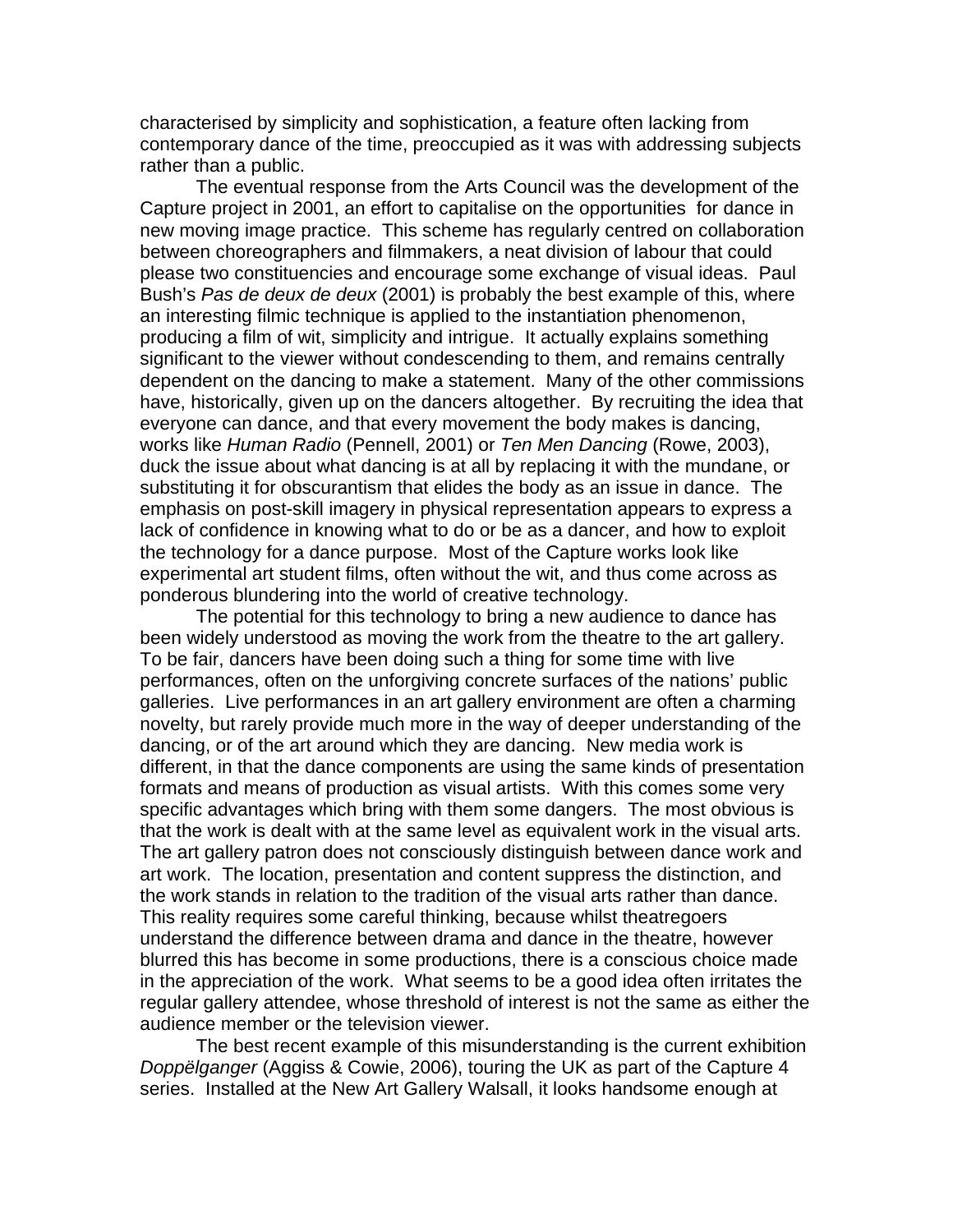first glance. A large gallery space with four (or rather eight) stereoscopic projections of prodigious height, impressive screen resolutions for depth of colour and the quirky necessity of donning 3D glasses for the full effect promise a great deal. But the impact quickly wears off, replaced by a feeling of frustration and embarrassment that such an opportunity should be so wasted. Each of the images is short film, stylised by dropping frames out to give a stop-motion animated effect. A gallery scene, an exterior, a restaurant and a bathroom are the individual locations chosen from the NAGW's impressive building. In what appears an all-too-conscious currying of favour with the commissioning body, this is a cultural product placement that most visual artists would attempt to suppress by finding the unidentifiable or underused. As a love letter to the Gallery's splendid architecture, they work better, with the shot composition emphasising the elegant straight lines of the panelling and the shininess of the sinks, but this is at odds with the content of each of the scenes, with the possible exception of the restaurant scene (though, as local wags will point out, this was closed on financial grounds some time ago).

The characters in each of the short films stare at each other quite a lot, none more so than Liz Aggiss, whose cabaret-style performance makes her look like no more than a paranoid bag lady. This simply doesn't work on film, and the resulting alienation isn't just between the characters, but from the viewer as well. The brooding, nervous staring at others as if they are guilty of some social transgression doesn't match the visual temperature of the locations, which are far warmer than the makers appear to imagine. Art galleries, and especially the one chosen here, aren't the dark alienating pits of the theatre, but light, airy social spaces. No one expects to have a private experience in a gallery. The fairly minimal movement repertoire reminds one of the choreography of the early nineties, where dancers on stage would perform the private, personal movements of everyday life imbued with the qualities of their dance training to sustain interest. In this case, if the movement itself contained qualities, the device of frame-dropping kills off the continuity, so we are none the wiser. The movement range is so limited as to look a pretentious afterthought, an unnecessarily public manifestation, where tension between the characters puzzlingly develops into unison arm gestures. The best controlled component is the sound that accompanies the visual images: the sharpness and control of the internal sound for each diptych is the one feature where the technological advantage of the presentation is exploited. The stereoscopic effect of the glasses doesn't work particularly well, and is only given some depth to work with in the bathroom scene. The people viewing the work when I visited dispensed with them.

The problems for 'Doppëlganger' come about partly because of the necessity in a visual arts environment to think differently about the challenge in encountering a spectator there. This is not a difficulty that encumbers visual arts practitioners who know this environment well, and are trained to cope with it. They make punchy, arresting and challenging films, where the content demands attention, even if it appears to be minimal at first glance. It is not sufficient to believe the gallery contains a new audience for dance; it is also necessary to